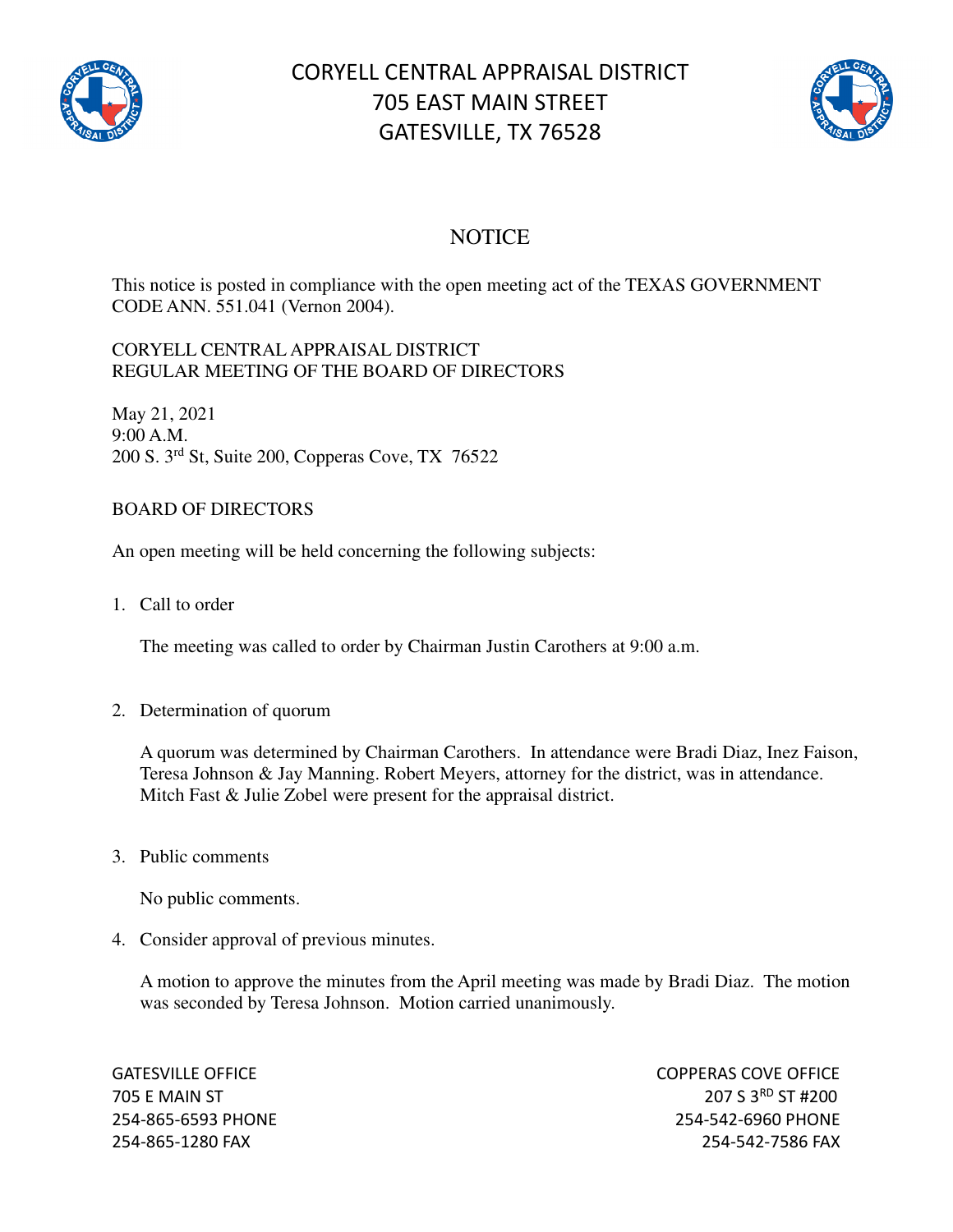



5. Consider approval of monthly financial reports.

A motion to approve the financial reports for March 2021 was made by Jay Manning. The motion was seconded by Inez Faison. Motion carried unanimously

6. Consider course of action concerning 2022 Preliminary Budget of the Coryell CAD.

A motion to approve Proposed 2022 Preliminary Budget of the Coryell CAD as presented was made by Bradi Diaz. The motion was seconded by Inez Faison. Motion carried unanimously.

7. Consider course of action concerning refund of legal expenses incurred during VCP filing process.

A motion to move/deposit the refund of legal expenses incurred during VCP filing process to the Legal and Technology Fund was made by Teresa Johnson. The motion was seconded by Bradi Diaz. Motion carried unanimously.

8. Consider course of action concerning request for proposals for the office renovation of the new office location at 202 E. Robertson Ave, Copperas Cove, TX 76522.

Bradi Diaz disclosed a conflict of interest and abstained from any action and discussion on the proposal rankings and renovation project of 202 E. Robertson Ave, Copperas Cove, TX 76522. A motion was made to rank the proposers as follows: 1. AmeriVet Enterprises, LLC; 2. Breck General Contracting, LLC: 3. Seneca Constructions Management, LLC. and to enter into negotiations with the highest ranked proposer by Jay Manning. The motion was seconded by Teresa Johnson. Motion carried unanimously.

9. Consider course of action concerning 2021 Coryell CAD Appraisal Review Board Appointment for Membership and Resignation/Changes of Current Members.

Discussion on the removal of ARB members for not attending ARB hearings was conducted with information provided by Al Castillo, the Chairman of the Coryell ARB. A motion to Appoint Linda Makinson to the 2021 Coryell CAD Appraisal Review Board was made by Bradi Diaz. The motion was seconded by Jay Manning. Motion carried unanimously.

GATESVILLE OFFICE **COPPERAS COVE OF EXAMPLE 2** 705 E MAIN ST 207 S 3RD ST #200 254-865-6593 PHONE 254-542-6960 PHONE 254-865-1280 FAX 254-542-7586 FAX